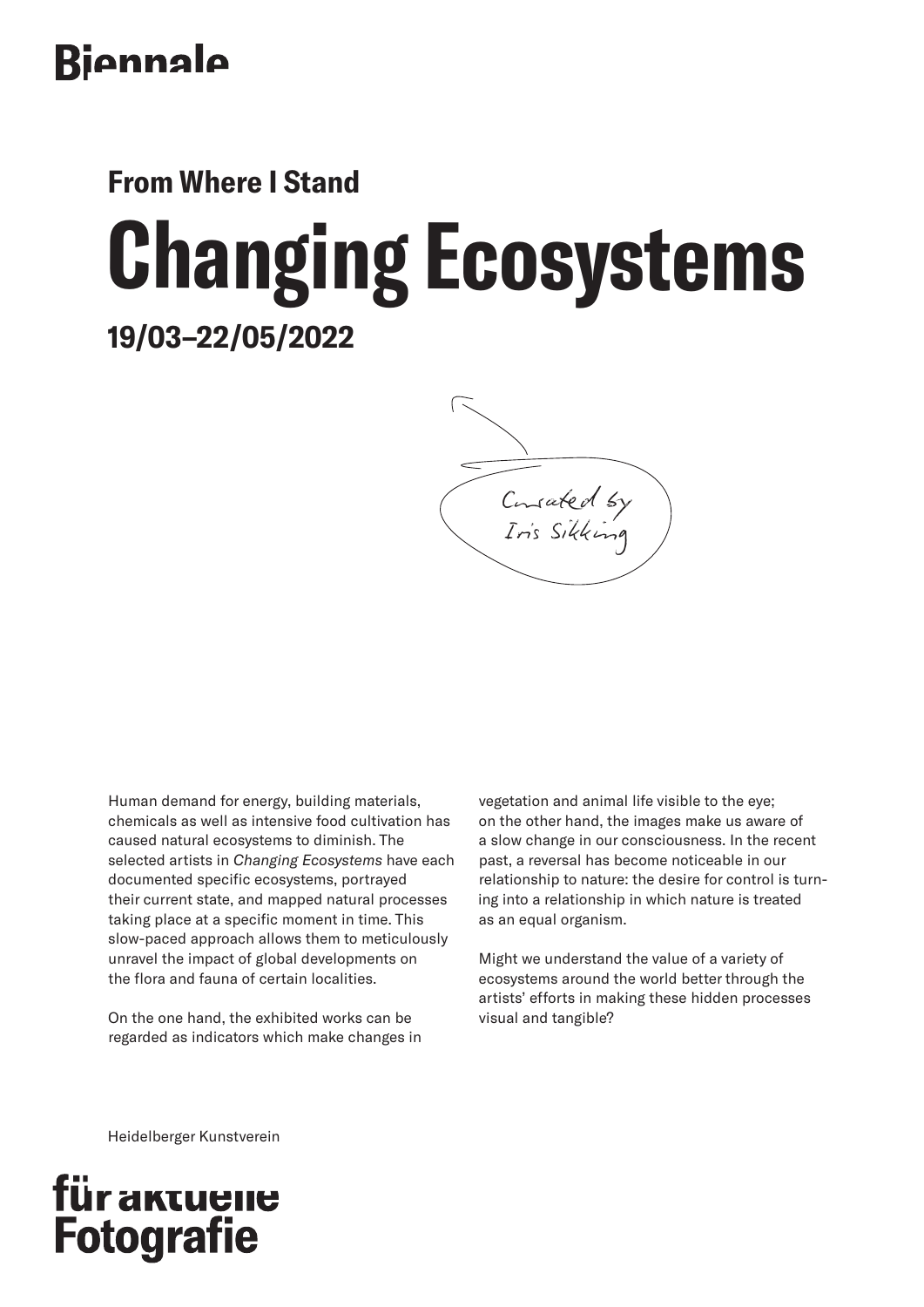#### Douglas Mandry *Monuments*, 2018–ongoing *The Waters In-between*, 2021–2022

born 1989 in Switzerland

Douglas Mandry presents two works that illustrate the urgency of preserving what is under threat. The retreating glacier ice in Central Europe and the decay of corals in the Southern Hemisphere are transformed by Mandry into solid and fixed objects to generate an eternal image.

For his *Monuments* series, Mandry used lithography to print early 20th century images of mountaineering expeditions on left-over parts of geotextile. These clothes, which contain signs of their usage, cover the glaciers in the summer to protect them from the sunlight. The *Waters In-between* addresses the shortage of sand, which affects the survival of corals. Mandry has created photographic 3-D

scans of illegally imported corals that were intercepted and stored by Swiss customs, to transform them into permanent sculptures composed of an aggregate of concrete and sand obtained from different beaches. These casts are now free to move again across political and geographical boundaries.

In Mandry's work, his observations of natural phenomena often merge with his reflections on the photographic medium, thereby frequently challenging the boundaries of what photography is and can be.



All works from the series *The Waters In-Between*, 2021, concrete cast, sand from Red Sand Beach, Hawaï (1, 2, 5) and from Egypt (3, 4). Concrete cast 1, 2 are downstairs and 3–5 upstairs.

| <b>Untitled VIII</b>             |
|----------------------------------|
| Eisturm des Bossons<br>Gletscher |

All works from the series *Monuments*, 2019, lithograph on used geotextile.

# Maria Sturm *How to Kill a Tree*, 2021–ongoing

born 1985 in Romania, lives in Germany

Photographer Maria Sturm has been commissioned by the Biennale für aktuelle Fotografie to address our dependence on cement as a building material. This industry is historically linked to the Heidelberg region, where HeidelbergCement, one of the world's largest cement manufacturers, has been based since 1873. Cement is as versatile as its use, but it is also controversial: its processing is extremely CO2-intensive (the cement industry is one of the largest emitters of greenhouse gases), and its extraction has severe consequences for people and the landscape. In addition, the worldwide scarcity of sand is endangering production.

In *How to Kill a Tree*, Sturm explored these ambivalences of this most widely used human-made material, reliable, solid, easy, and quick to fit, and the only material that can give shape to high rise buildings. Sturm wonders what alternatives there will be in time by showing the vulnerability of concrete by dissecting it. She made a thin cross-section of limestone and printed it on translucent paper. These microscopic images are used to analyze rock samples for their mineral composition and quality.

While gaining insight into the costs and benefits, Sturm went on a photographic journey past factories, cities and highways and searched into her family archives to understand her own relationship with this ubiquitous material.



 *Peel of oolitic lime stone from Rüdersdorf*, 2021, enlargement/digital print on tracing paper from a limestone transfer print on acetate film (a so-called "peel")

 *oolitic limestone from Rüdersdorf*, 2021, cut rock sample on wooden board (counterpart to peel)

 *View from my fathers balcony Bucarest, Sektor 5 Militar*, 2008, hand print C-print on mariesturm.com Kodak Endura, framed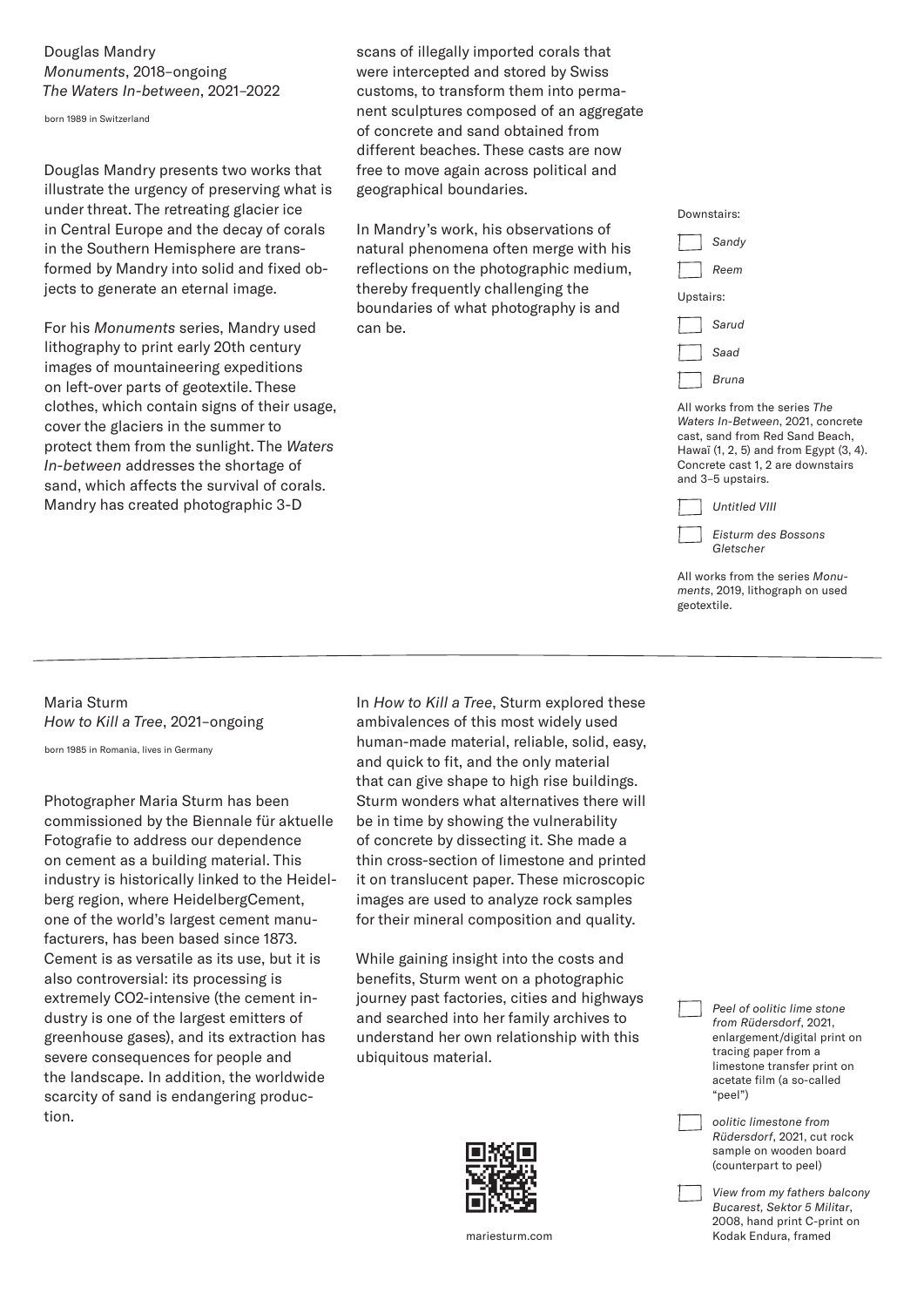#### Alexandra Baumgartner *How Like a Leaf I am*, 2018–ongoing

born 1991 in Switzerland

In *How like a Leaf I am,* Alexandra Baumgartner follows seeds from the soil to the seed bank and from one hand to the other. Cultivated plants have a special status within the plant world because they are the product of natural selection processes and human intervention. Baumgartner places the act of sowing at the centre in order to reflect on this complex, constantly changing network of relationships.

Seeds constitute the basis of our existence. From infinitely small grains, plants grow to be processed to food, textile fibres, fuel, medicines, and cosmetics. Through the standardisation of farming systems, only 30 crops provide 95% of our food. Baumgartner questions power relations in prevalent plant breeding and conservation methods of seeds. She has investigated alternative practices and tools to promote agrobiodiversity. As a revaluation of

local knowledge is important, she has searched for community strategies for the conservation and development of crop diversity.

Baumgartner began her journey in her own garden and was amazed by the riches of nature so close to home. *How like a Leaf I am* shows works of silent resistance to seed monopolies and depicts the emergence of hybrid plants that express our connectednes

| s to our natural environment.                                                                                                    | wall ca. 3cm                                                                                                                                  |
|----------------------------------------------------------------------------------------------------------------------------------|-----------------------------------------------------------------------------------------------------------------------------------------------|
| Ash Gourd, Lucerne,                                                                                                              | [untitled], Switzerland, 2018,<br>LED frame / textile (Material:<br>Print on Backlit Lux Prime<br>textile 160 $gr/m^2$ , with rubber<br>seam) |
| Switzerland, 2021                                                                                                                |                                                                                                                                               |
| Little Terrwarrior #2, Seed<br>Exchange Festival, Svanholm,<br>Denmark, 2019                                                     | Little Terrwarrior #1, Seed<br>Exchange Festival, Svanholm,<br>Denmark, 2019                                                                  |
| Seed X-Ray, Dixon National<br>Tallgrass Prairie Seed Bank,                                                                       | Missing Tomato, mixed media<br>collage, 2019                                                                                                  |
| Chicago, United States, 2019                                                                                                     | Legumes, Cereal and                                                                                                                           |
| Stored plant DNA, Agroscope<br>Changin, Switzerland, 2019                                                                        | Cucurbita from Acerra, Italy,<br>orange foil with epoxy rasin<br>object, original size<br>113 × 130 mm, 2022,                                 |
| DIY Threshing Machine by<br>Pro Specie Rara Gardener<br>Dalilah Schmid, Luzern,<br>Switzerland, 2020                             | Olive Harvest, Palestine,<br>2018                                                                                                             |
| Inside the Seed Vault, Arca<br>2010 Societa Cooperativa                                                                          | [untitled], Lucerne, Switzer-<br>land, 2019                                                                                                   |
| A.R.L., Acerra, Italy, 2019                                                                                                      | Borage, Lucerne, Switzerland<br>2019                                                                                                          |
| Yakteen Gourd Seed Harvest,<br><b>UAWC Local Seed Bank.</b><br>Hebron, Palestine, 2018,<br>pinned with white border, no<br>frame | Unless pointed out otherwise all<br>works are framed (smoked oak),<br>glass, Hahnemühle Photo Rag Satin<br>310g mounted on 1mm aluminium.     |

 *Yellow Tomato and Quince*, epoxy rasin object, original size 117 × 139 mm (distance from Wall ca. 3 cm), 2019 *Muhab's Hand*, Om Sleiman Farm, Bil'in, Palestine 2018, Hahnemühle Photo Rag Satin 310g mounted on 1mm aluminium, distance from

*Street cut in mountain, Gordola* 

*Construction site poetry 1, Berlin*

*Monument for the exit, Berlin*

*It too rains in the quarry, Nussloch*

*We are leaving, Mannheim*

*Tree eats house, Köln*

*Traces in slag sand, Königs Wusterhausen*

*House and skeleton of a house, Barcelona*

*The filter is broken, Königs Wusterhausen*

*The tree grows anyway , Königs Wusterhausen*

*San Gimignano Lichtenberg 1, Berlin*

*a house, Köln 660.000 m3 of concrete 1, Gordola*

*Once upon a time there was* 

*This piece of wall stays, Barcelona*

*Cement plant crime scene, Königs Wusterhausen*

*Wood supporting concrete 1, Berlin*

*Reinforcement shines through, Königs Wusterhausen*

*My old apartment with view of the high way, Bielefeld*

*You gotta sweep constanlty in the cement plant, Königs Wusterhausen*

*Coming soon … 1, Cugnasco Stone eats pillar 2, Brione*

*A home, Köln*

*Such glorious street, Köln*

*Protect thy stones, Barcelona*

*25 kg adhesive and reinforcement mortar, Berlin*



 *I grew up here (my grandparents first and last apartment in Germany), Frankfurt-Sindlingen,* 2021, digital print 230gsm Tecco Matt (framed)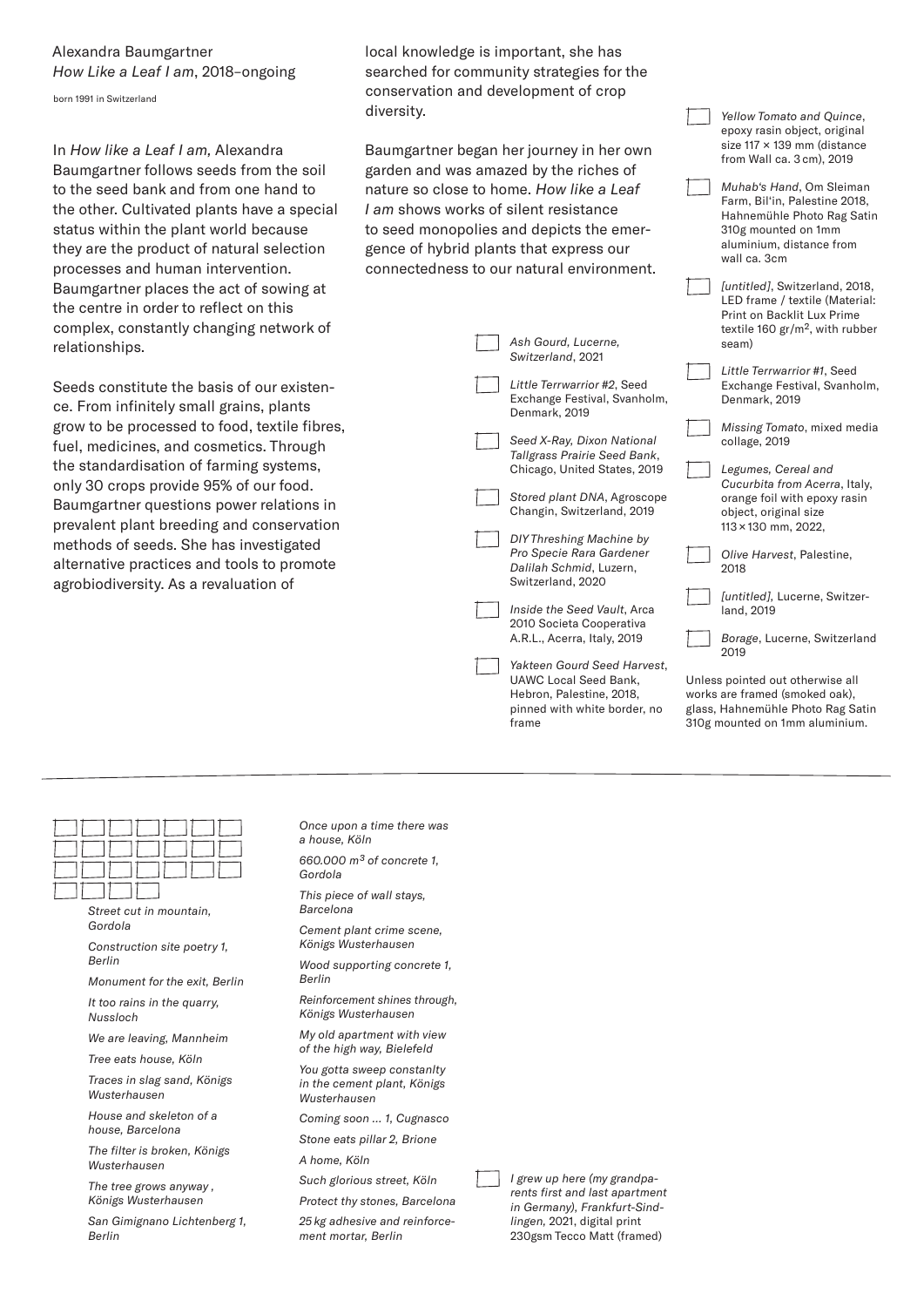### Rohit Saha *A Field Guide to a Contaminated Wonderland*, 2017–ongoing

born 1990 in India

*A Field Guide to a Contaminated Wonderland* is an ongoing project in which Rohit Saha investigates the devastating effect of mercury poisoning in and around Kodaikanal, a hill town in southern India. The land is contaminated, which has a profound effect on the health of its inhabitants and the biodiversity of the surroundings.

For decades, a thermometer factory has been improperly dumping industrial waste, such as mercury-tainted glass, into the rivers and lakes. The workers who handled the glass waste with mercury residues were directly affected. As a result of this invisible poisoning, many people died, and more generations will be faced with the consequences. After the closure of the factory, it took years for the workers to

receive compensation. Many are still waiting and also for getting proper medical care.

Saha compiled all his findings in the form of a guidebook in an attempt to understand the strangeness of this wonderland. He has been in close contact with former workers, and interviewed doctors and local biologists. As he continues the project in the near future, he will look for ways to integrate his artistic practice with creating a direct impact on the situation of the people in Kodaikanal.

|                | Downstairs:                                                                       |  |  |
|----------------|-----------------------------------------------------------------------------------|--|--|
| $\mathbf{1}$   | Dog near the factory,<br>wallpaper                                                |  |  |
| $\overline{2}$ | Ebhi                                                                              |  |  |
| 3              | Somewhere near the factory                                                        |  |  |
| 4              | Meat shop                                                                         |  |  |
| 5              | Pears                                                                             |  |  |
| 6              | An old photograph of the<br>Kodaikanal lake before the<br>factory was established |  |  |
|                | Fishermen at the Kodaikanal<br>I ake                                              |  |  |

| Upstairs:                                                                                                                                                 |                                                                                       |  |
|-----------------------------------------------------------------------------------------------------------------------------------------------------------|---------------------------------------------------------------------------------------|--|
| 8                                                                                                                                                         | Ebhi and his friend plucking<br>pears                                                 |  |
| 9                                                                                                                                                         | Somewhere near the factory                                                            |  |
| 10                                                                                                                                                        | St.Mary's Road                                                                        |  |
| 11                                                                                                                                                        | Worker's family living<br>opposite to the factory                                     |  |
| 12                                                                                                                                                        | School children visiting the<br>St.Mary's Church, chichis<br>right beside the factory |  |
| 13                                                                                                                                                        | Somewhere near the factory                                                            |  |
| 14                                                                                                                                                        | Workers at the property<br>opposite to the factory                                    |  |
| 15                                                                                                                                                        | Kodaikanal Lake                                                                       |  |
| Pages from the series dummy book:                                                                                                                         |                                                                                       |  |
|                                                                                                                                                           | Life on contaminated lands,<br>22 exhibition prints (paper)                           |  |
| All works from the series A Field<br>Guide to a Contaminated Wonder-<br>land, Kodaikanal, 2018. Unless<br>pointed out otherwise all exhibition<br>prints. |                                                                                       |  |

# Robert Knoth & Antoinette de Jong *Tree and Soil*, 2011–2018

born 1963/1964 in the Netherlands

Robert Knoth and Antoinette de Jong travelled to Fukushima, Japan, in the years following the 2011 nuclear disaster, during several seasons. At times, they felt like archaeologists of the future, trying to understand what happened in the distant past when a mysterious force resulted in the evacuation of cities, villages, fields and forests, leaving behind only a residue of human presence.

Knoth and De Jong have combined their work with the collection of the German physician and naturalist Philipp Franz von Siebold, who was involved with the Dutch trading mission on the island of Deshima in the early 19th century. The visual narration in drawings and woodblock prints in this collection shows how, despite regularly recurring natural disasters, Japan has tried to tame nature and perfect its landscape for many centuries.

The video work was created with the Japanese concept of landscape in mind, known as Fukei, a combination of the characters for wind and light. Two elements that are constantly changing nature while we perceive and experience it.

| $\mathbf{1}$                             | Motooka Shimizu, district<br>Futaba, Fukushima Prefec-<br>ture, tarpaulin                                                                                                                                                                                                                |
|------------------------------------------|------------------------------------------------------------------------------------------------------------------------------------------------------------------------------------------------------------------------------------------------------------------------------------------|
| $\begin{array}{c} \boxed{2} \end{array}$ | Fukushima Park, Fukushima<br>Prefecture, video, duration:<br>$3:14$ min                                                                                                                                                                                                                  |
| 3                                        | Tsushima, Futaba district,<br>Fukushima Prefecture                                                                                                                                                                                                                                       |
| 4                                        | Warabidaira, district Soma,<br>Fukushima Prefecture,<br>combined with Bull-headed<br>shrike (lanius bucephalus) by<br>Kawahara Keiga (1786-<br>1860?), Siebold Collection.<br><b>Courtesy of Naturalis</b><br><b>Biodiversity Center Leiden</b>                                          |
| 5                                        | Motooka Shimizu, district<br>Futaba, Fukushima Prefec-<br>ture, combined with Hosta                                                                                                                                                                                                      |
| 6                                        | Godaisan, district Soma,<br>Fukushima Prefecture.<br>combined with Music and<br>dance while admiring the<br>cherry blossoms in spring, by<br>Kawahara Keiga (1786-<br>1860?). Courtesy of Collectie<br><b>Stichting Nationaal Museum</b><br>van Wereldculturen, Coll. No.<br>RV-360-4320 |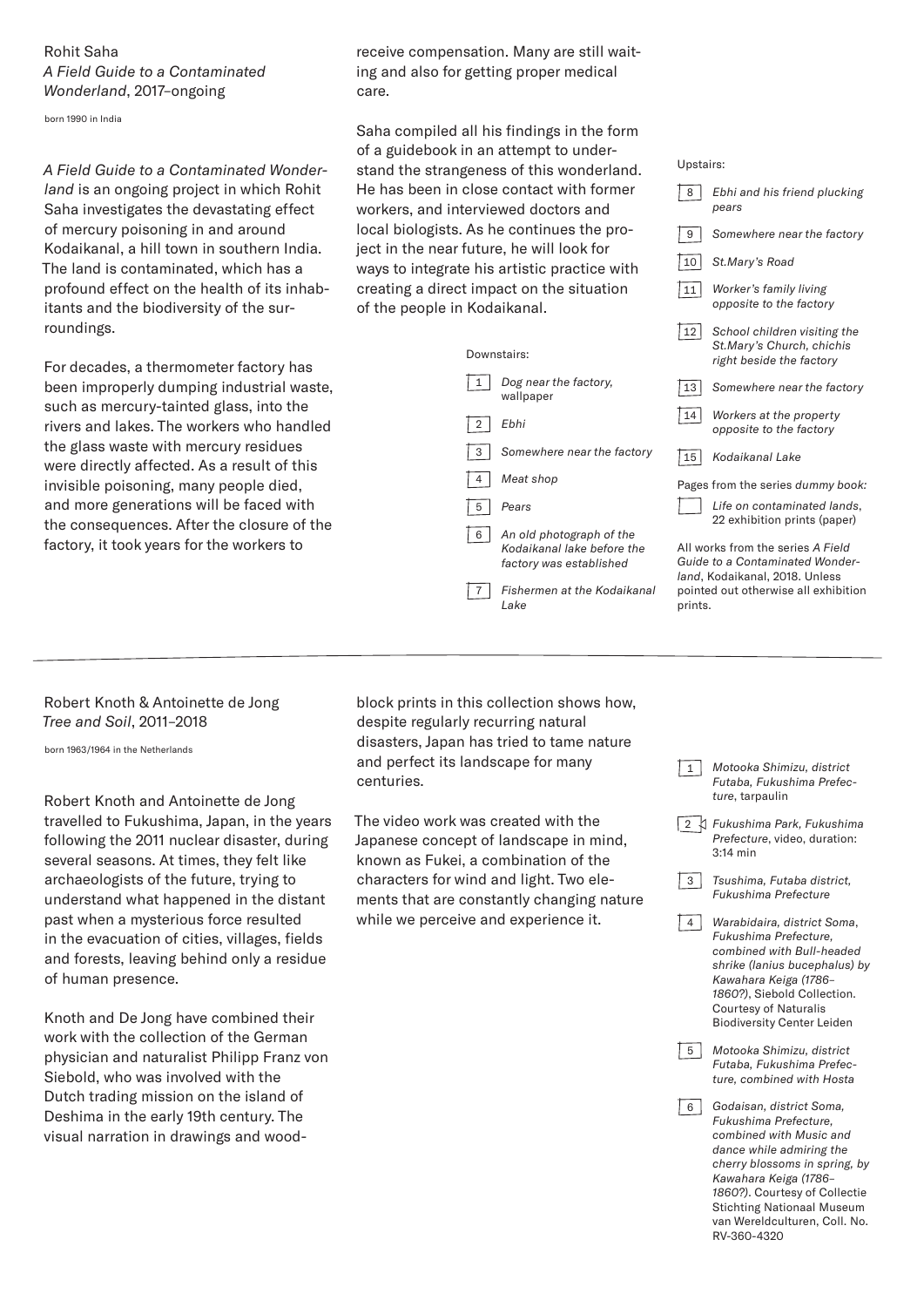#### Eline Benjaminsen *Footprints in the Valley*, 2020–ongoing

born 1992 in Norway, lives in the Netherlands

In *Footprints in the Valley,* Eline Benjaminsen investigates the global carbon emissions trade and its effect on specific ecosystems. In 2020, she had a tree planted. This was an offer from an airline to offset the carbon footprint created by her journey. She became curious if this tree would actually exist and wanted to follow the paths of this invisible trade.

The search for "her" tree brought her to the Great Rift Valley where she learned how Kenya's governmental conservation efforts and the replanting of trees actually reduces the ecological diversity that the indigenous Sengwer community have created over time. As hunter-gatherers, they live sustainably in Embobut Forest

but are now refused entry, which can be seen as a contemporary continuation of imperialism of Western countries.

Benjaminsen's documentation of the Embobut area was made in close collaboration with the Sengwese activist and community leader Elias Kimayio. Alongside, she created 3D visualisations of individual trees by applying photogrammetry to reconstruct the amount of CO2 that is traded via a specific tree and whose value underlies this conflict between global and local interests.

> *Stotwo (*circumference: 260 cm. Height: 30 m. Estimated above-ground carbon stock: 3.38 tons), screenprint on fluorescent orange paper, mounted aluminium, framed *Cedar* (circumference: 256 cm. Height: 20 m.

Estimated above-ground carbon stock: 2.46 tons), Inkjet print on millimetre paper, mounted aluminium, framed

 *Remains of torched Sengwer house*, Inkjet print on matt fine art archival paper, mounted aluminium, framed *Detail of Rosewood, Embobut Circumference*:

256 cm Height: 20 m. Estimated above-ground carbon stock: 2.46 ton, Digital Inkjet print on Photo Rag 188 grams, mounted

aluminium, framed *Stotwo from above* (circumference: 260 cm. Height: 30 m. Estimated aboveground carbon stock: 3.38 tons), Inkjet print on millimetre paper, mounted aluminium, framed

 *Tree wounds*, Embobut, video, duration: 1:09 mins

All works from the series *Footprints in the Valley*, 2020.

- 7 *Katsurao, Fukushima Prefecture, combined with Red-crowned crane (grus japonensis) by Kawahara Keiga (1786–1860?)*, Siebold Collection. Courtesy of Naturalis Biodiversity Center Leiden
- 8 *Wolf Mountain, Toratori, Soma district, Fukushima Prefecture*

9 *The celebrated samurai Miyamoto Musashi defeats a yamazame, 'mountain shark', a mythical monster born from rotting leaves*, from the *series One hundred and eight heroes of the popular Suikoden*, by Utagawa Kuniyoshi (1798–1861). Courtesy of Collectie Stichting Nationaal Museum van Wereldculturen, Coll. no. RV-3437-180, exhibition print

10 *A parade of ghosts and yokai (goblins),* by Utagawa Kuniyoshi (1798–1861). Courtesy of Collectie Stichting Nationaal Museum van Wereldculturen, Coll.no. RV-3513-601, wallpaper

11 *Bald-headed mikoshi-nyūdō yokai with ever-extending neck*, by Toriyama Sekien (1712–1788). Courtesy of Collectie Stichting Nationaal Museum van Wereldculturen, Coll.nr. RV-1302-15

12 *Japanese wolf specimen, acquired by Philipp Franz von Siebold (1796–1866).* Courtesy of Naturalis Biodiversity Center Leiden

13 *Tree and Soil*, 2-channel video installation, duration: 22:00 min

All works from the series *Tree and Soil, 2011–2018*. Unless pointed out otherwise all exhibition prints.